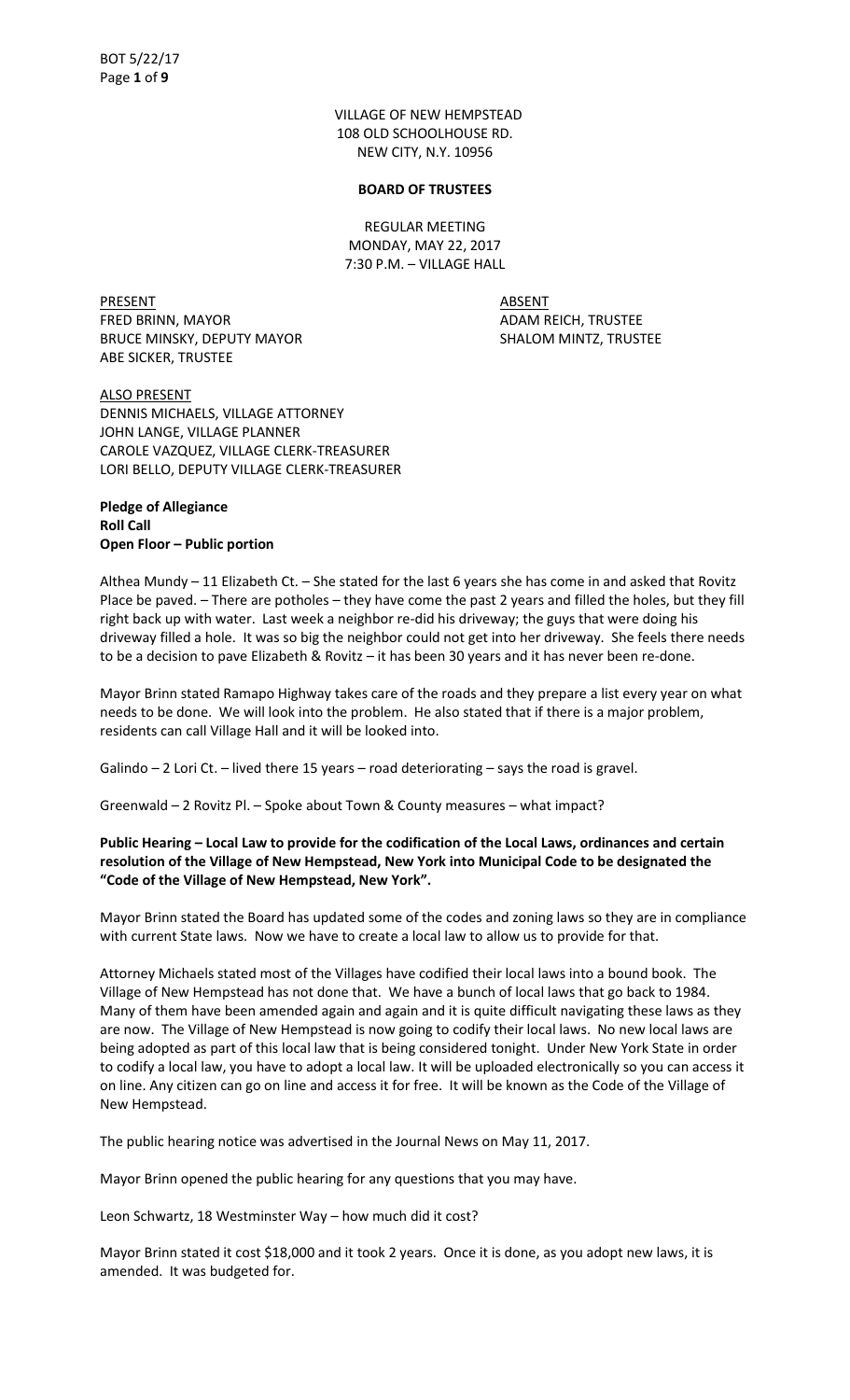Trustee Sicker offered the following motion, which was seconded by Deputy Mayor Minsky:

### Resolution # BOT 2017-86

 Resolved, that the public hearing on the Code of the Village of New Hempstead, New York is hereby closed. Mayor Brinn called for a vote. The vote was 3-0. The resolution was adopted.

Trustee Sicker offered the following motion, which was seconded by Deputy Mayor Minsky:

## Resolution # BOT 2017-87

 Resolved, that the Board of Trustees of the Village of New Hempstead hereby adopts a Local Law to provide for the codification of the local laws, ordinances and certain resolutions of the Village of New Hempstead, New York into a Municipal Code to be designated the "Code of the Village of New Hempstead, New York<sup>"</sup> Type 2 exempt from the quality review act. SEQRA. Mayor Brinn called for a vote. The vote was 3-0. The resolution was adopted.

## **Public Hearing of Ateres Bais Yaakov – Special Permit use for interim school use and revised special permit for temporary classrooms.**

Attorney Michaels explained that a Special Permit had been issued about a year ago for a permanent school building. A Local Law was passed about a month ago called the Interim School Use Law, which allows temporary prefabricated or modular structures under certain terms and conditions. Ateres is also applying for that interim school use.

Amy Mele stated they also needed an extension of the original Special Permit use as it expires in June.

Discussion regarding whether the Special Permit, which was already issued last year, needs to be revised as it is working well. The Special Permit for the interim school use would be covered under the new Local Law.

The applicant is asking the Village Board to extend its existing special permit for an additional year.

The public hearing notice appeared in the Journal News on May 11, 2017.

Mayor Brinn opened the hearing to the public.

Mrs. Mundy asked why the applicant is asking for temporary modular instead of adding to the existing building.

Mayor Brinn stated the way the Local Law reads for interim classroom use, as long as the site was approved, whether the construction has not started, whether construction is in progress, or even if they want to make an addition to an existing school that requires additional space, they are allowed to put temporary classrooms on that site. They have an approved site plan to build a school. They just started clearing; they just started building that school.

Greenwald, 2 Rovitz Pl. Does the Local Law stipulate that you require a Special Permit?

Amy Mele stated the Local Law has stipulations built in so that the modular cannot be permanent.

Trustee Mintz arrived at the meeting.

Trustee Sicker offered the following motion, which was seconded by Trustee Mintz:

## Resolution # BOT 2017-88

 Resolved, that the public hearing on application of Ateres Bais Yaakov is hereby closed. Mayor Brinn called for a vote. The vote was 4-0. The resolution was adopted.

Mayor Brinn offered the following motion, which was seconded by Deputy Mayor Minsky: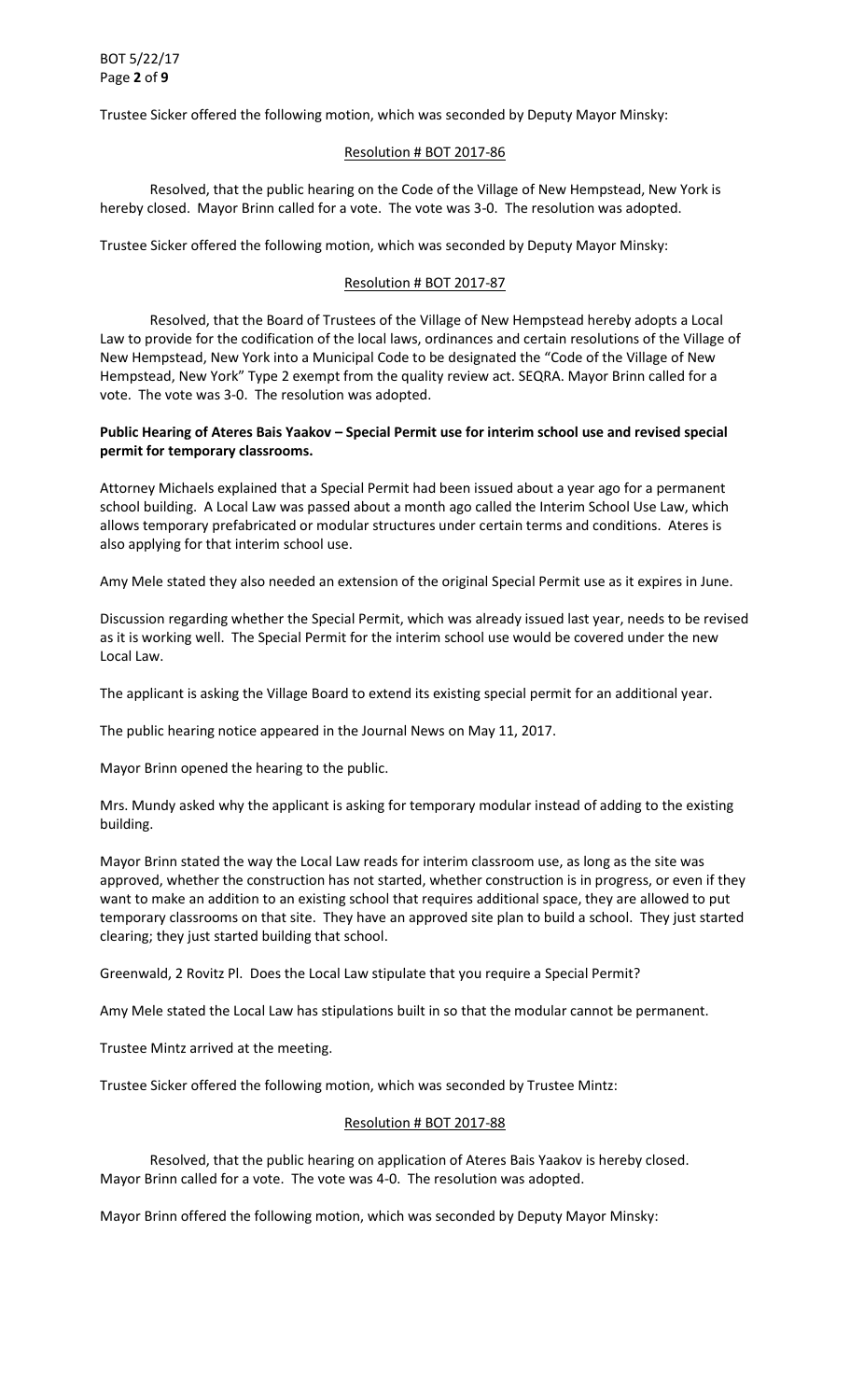## Resolution # BOT 2017-89

 Resolved, that the application of Ateres Bais Yaakov for an extension of their Special Permit for a period of one year is hereby approved. Mayor Brinn called for a vote. The vote was 4-0. The resolution was adopted.

Deputy Mayor Minsky offered the following motion, which was seconded by Trustee Sicker:

## Resolution # BOT 2017-90

 Resolved, that the public hearing on application of Ateres Bais Yaakov for Revised Special Permit for temporary classrooms is hereby re-opened. Mayor Brinn called for a vote. The vote was 4-0. The resolution was adopted.

Attorney Michaels read a GML from the Rockland County Dept. of Planning dated April 28, 2017 into the record. (4 pages) The applicant has approved of all the conditions in the GML.

Charles Frankel, 15 Woodwind Lane, Chairman of the Planning Board – stated he has not executed the signature on the Site Plan. You may wish to include that as a condition in the Special Permit.

Ira Emanuel, Esq., Attorney for the applicant, arrived at the meeting.

Trustee Sicker offered the following motion, which was seconded by Trustee Mintz:

# Resolution # BOT 2017-91

 Resolved, that the public hearing on application of Ateres Bais Yaakov for revised Special Permit for temporary classrooms is hereby closed. Mayor Brinn called for a vote. The vote was 4-0. The resolution was adopted.

Deputy Mayor Minsky offered the following motion, which was seconded by Trustee Sicker:

## Resolution # BOT 2017-92

Resolved, that the application of Ateres Bais Yaakov for approval for a Special Permit for Interim School Use is hereby approved with the following conditions: all the modifications in the County Planning Board's GML dated April 28, 2017, a signed site plan by the Planning Board, acceptance of the performance bond and acceptance of temporary easement for access and entry to the satisfaction of the Village Engineer and Village Attorney as per the terms of the Local Law No.1 of 2017, known as A Local Law amending Local Law No. 11 of 1984 (Zoning Law) to permit and regulate certain interim school uses, and the applicant to pay all recording fees if applicable. Mayor Brinn called for a vote. The vote was 4-0. The resolution was adopted.

Trustee Sicker offered the following motion, which was seconded by Deputy Mayor Minsky:

# Resolution # BOT 2017-93

 Resolved, that the Board of Trustees of the Village of New Hempstead, with regard to the application of Ateres Bais Yaakov, agrees to accept the legal instruments which are acceptance of irrevocable offer of dedication by Ateres Bais Yaakov 13'5" road widening strip, declaration to abandon/revoke the proposed public road and 20' wide sanitary sewer and utility easement, and the declaration to amend the conservation area, which had been previously established by way of a covenant and declaration of conservation area. Mayor Brinn called for a vote. The vote was 4-0. The resolution was adopted.

Deputy Mayor Minsky offered the following motion, which was seconded by Trustee Sicker.

# Resolution # BOT 2017-94

 Resolved, that the Board of Trustees of the Village of New Hempstead, with reference to the application of Ateres Bais Yaakov, agrees to accept a performance bond and acceptance of temporary easement for access and entry as determined by our Village Engineer and to the satisfaction of the Village Attorney. Mayor Brinn called for a vote. The vote was 4-0. The resolution was adopted.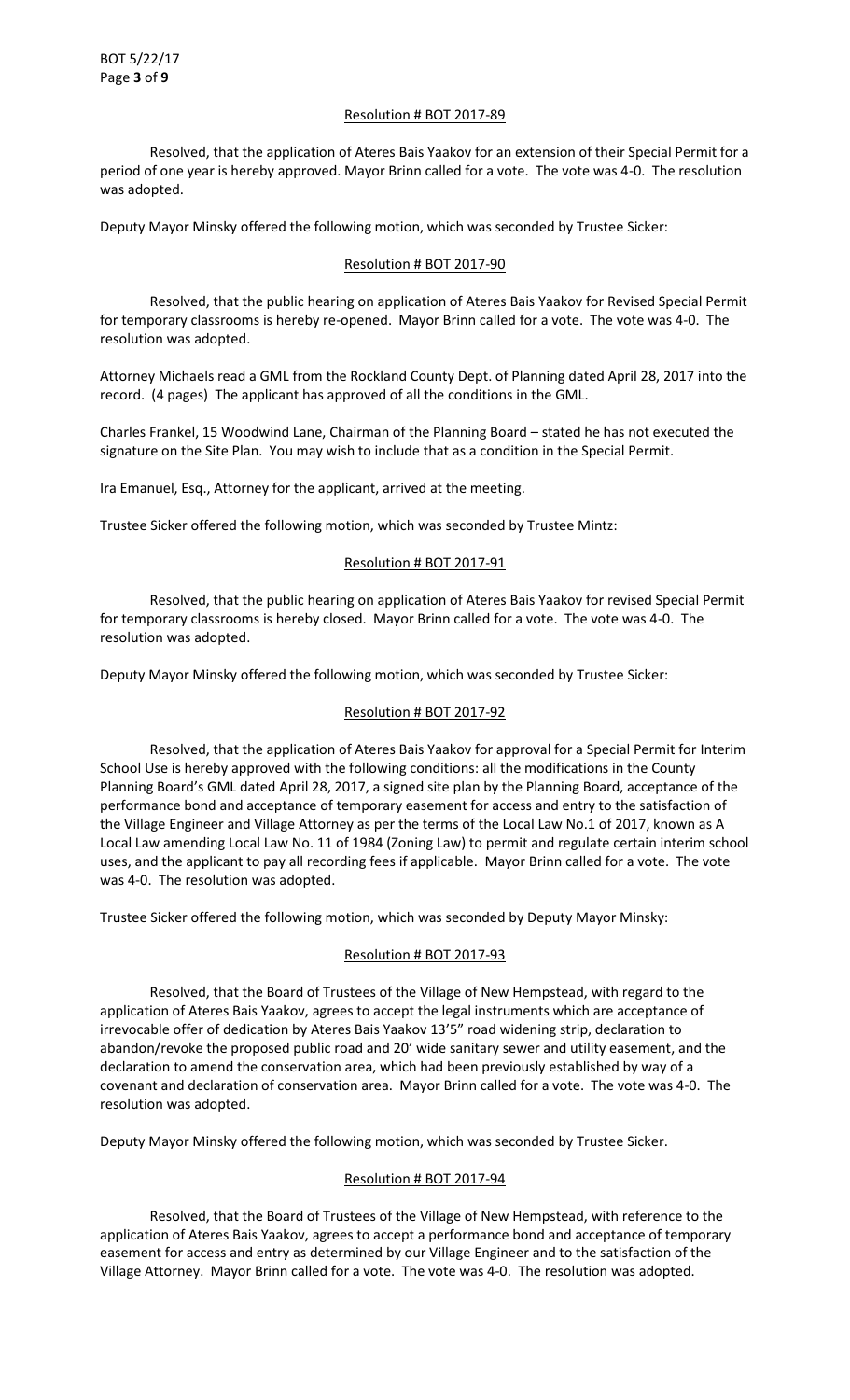Mayor Brinn offered the following motion, which was seconded by Trustee Sicker:

### Resolution # BOT 2017-95

 Resolved, that the Board of Trustees of the Village of New Hempstead hereby goes into Executive Session to discuss a legal matter. Mayor Brinn called for a vote. The vote was 4-0. The resolution was adopted.

Mayor Brinn offered the following motion, which was seconded by Trustee Sicker:

## Resolution # BOT 2017-96

 Resolved, that the Board of Trustees of the Village of New Hempstead hereby comes out of Executive Session. No action was taken. Mayor Brinn called for a vote. The vote was 4-0. The resolution was adopted.

### **Public Hearing – Mesivta Ahavas Hatorah – Revised Special Permit**

Mayor Brinn and Deputy Mayor Minsky previously recused themselves from voting on this application. They still wish to recuse themselves from voting either to approve or deny this application or to participate in the discussion on this application, however, they will vote on opening the meeting to the public as their vote is needed this evening for that purpose.

This application was advertised in the Rockland Journal News on May 1, 2017.

**The applicant is seeking approval for a revised Special Permit for the construction, maintenance and use of a one story addition containing classrooms, offices, lavatories, a faculty lounge, a library, and a gym with lockers.** 

Mayor Brinn offered the following motion, which was seconded by Deputy Mayor Minsky:

### Resolution # BOT 2017-97

 Resolved, that the public hearing on application of Mesivta Ahavas Hatorah for revised Special Permit is hereby opened. Mayor Brinn called for a vote. The vote was 4-0. The resolution was adopted.

Mayor Brinn and Deputy Mayor Minsky are recusing themselves from this application. They are stepping away from the dais.

Amy Mele gave the presentation. The applicant was before the Board a little over a year ago. The applicant has a Special Permit to operate as a school for 80 students. We specified that we were not ready to come in with any modifications at that time. We are now at the stage where we want to make an addition. They have been to the Planning Board and have been granted site plan approval to construct a 1 ½ story with a basement. The applicant is back here tonight because their original Special Permit stated no exterior construction. They would like an amendment to remove the restriction of no exterior construction since they have been to the Planning Board for approval and will be going to the ZBA for a minor FAR variance and a variance for impervious surface.

Jessy Cokeley, Engineer - The applicant will modify the parking lot to meet the parking requirements. None of the students will be driving. The applicant will land bank for reserve parking.

Number of students will remain the same – no more than 80.

Trustee Sicker confirmed the issue for the Village Board is removing the restriction for the exterior use.

Mr. Cokeley stated the construction area will be fenced in to protect the students.

Charles Frankel, Chairman of the Planning Board. Confirmed that the P.B. has approved the site plan.

No one from the public wished to speak.

Attorney Michaels stated since the public hearing will be closed; there will be no further communication from the public. The voting will occur at the next meeting of the Village Board, which will be on June  $27<sup>th</sup>$ . There are not enough members to vote on the application this evening.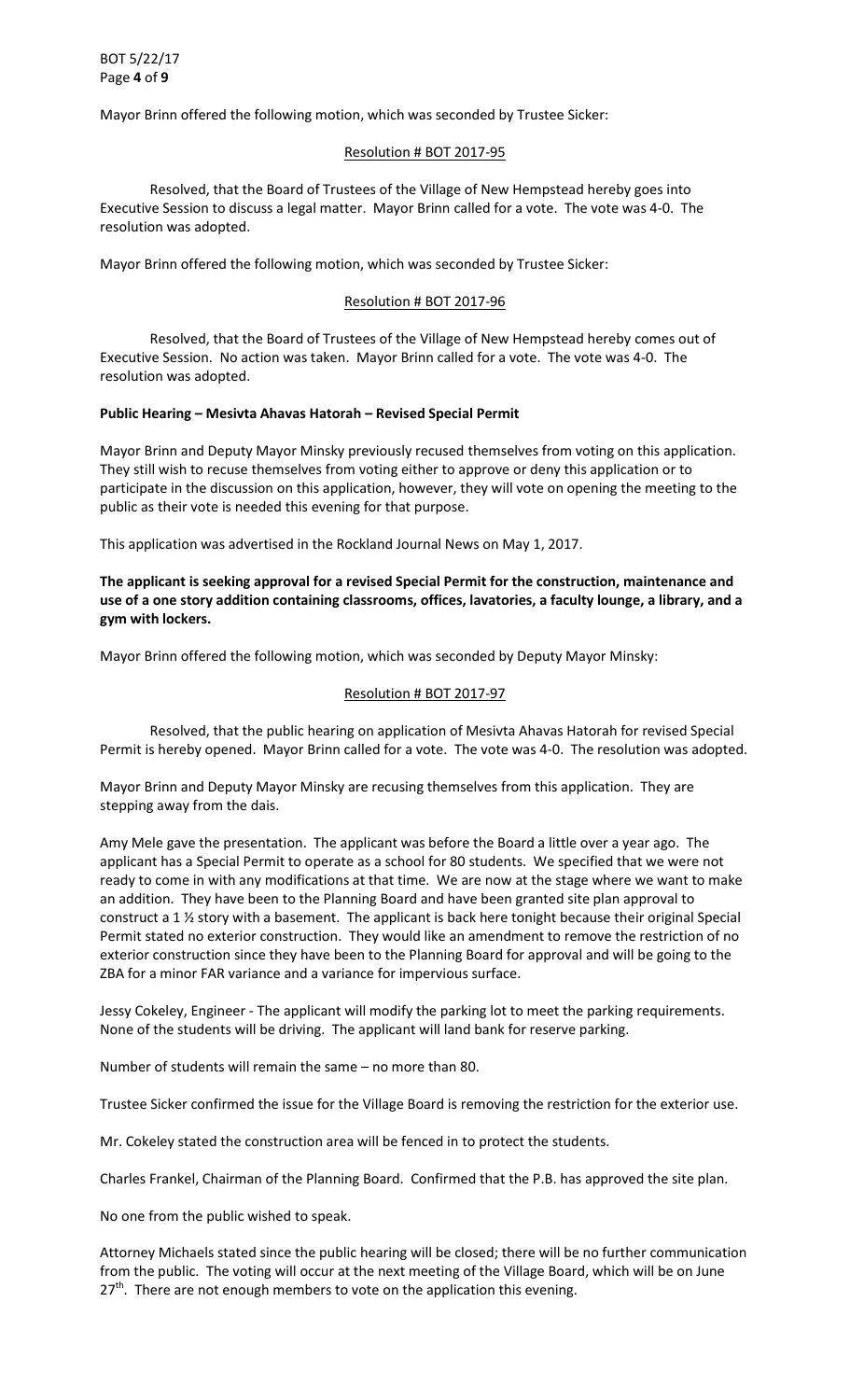Mayor Brinn and Deputy Mayor Minsky returned to the dais.

Trustee Sicker offered the following motion, which was seconded by Trustee Mintz:

## Resolution # BOT 2017-98

 Resolved, that the public hearing on application of Mesivtta Ahavas Hatorah for revised Special Permit is hereby closed. Mayor Brinn called for a vote. The vote was 4-0. The resolution was adopted.

# **Continuation of Public Hearing regarding the adoption of a Local Law amending Local Law No. 11 of 1984, involving a petition, to add a new overlay zoning district to be designated as Neighborhood Commercial or "NC".**

Present: Ira Emanuel, Attorney for Applicant –

Attorney Emanuel stated the Village of New Hempstead currently does not have a commercial district. There is a need for such a district. One of the locations discussed is owned by his client; the southeast corner of Route 306 and Grandview Ave. The requirements are for small commercial areas. They must be on a State Highway and also that they be connected to a major or collector road. One of the changes we have made is to change the lot size from 4 acres to 2 acres as requested by the County Planning Dept. also we have reduced the impervious surface by 75% as was also requested. They also met with the Village of Wesley Hills, which is our neighbor. He stated there are items in the County GML that should be overridden. They will be discussed at a later time.

### Discussion of the lot size.

Deputy Mayor Minsky stated the only locations that would be considered are on Route 45 and Route 306.

Mayor Brinn stated he is not comfortable with creating a local law without looking into other parcels that could be affected by this.

Attorney Emanuel made the suggestion that the Board could pass the local law with a lot size of 4 acres and then change it later on if they chose. That would mean that the Board overrides the County's recommendation.

Deputy Mayor Minsky stated that the applicant cannot apply for the site until the Board passes the Local Law.

The Board, in general, seems to favor the 4 acre lot size.

Attorney Michaels read the Rockland County Planning Dept.'s GML dated March 21, 2017 into the record. Same will be attached to and made a part of this record.

Mayor Brinn stated that items 4, 5, 6, 7 & 8 should be part of a site plan review, in addition to being part of a local law.

The issue of parking was discussed. Standards have to be established according to the type of store.

Attorney Emanuel explained the use of ITE Standards, which are used for guidance.

Mr. Lange stated the ITE Standards are updated every year. If the Board goes by these standards, they will be alright.

Mayor Brinn opened the hearing to the public.

Barbara Greenwald – interested in the protections for the homeowners with regard to this project. Any rules as to hours of operation?

Attorney Emanuel stated under State law you cannot use the Zoning laws to limit hours of operation.

Greenwald – reference to a letter from Wesley Hills.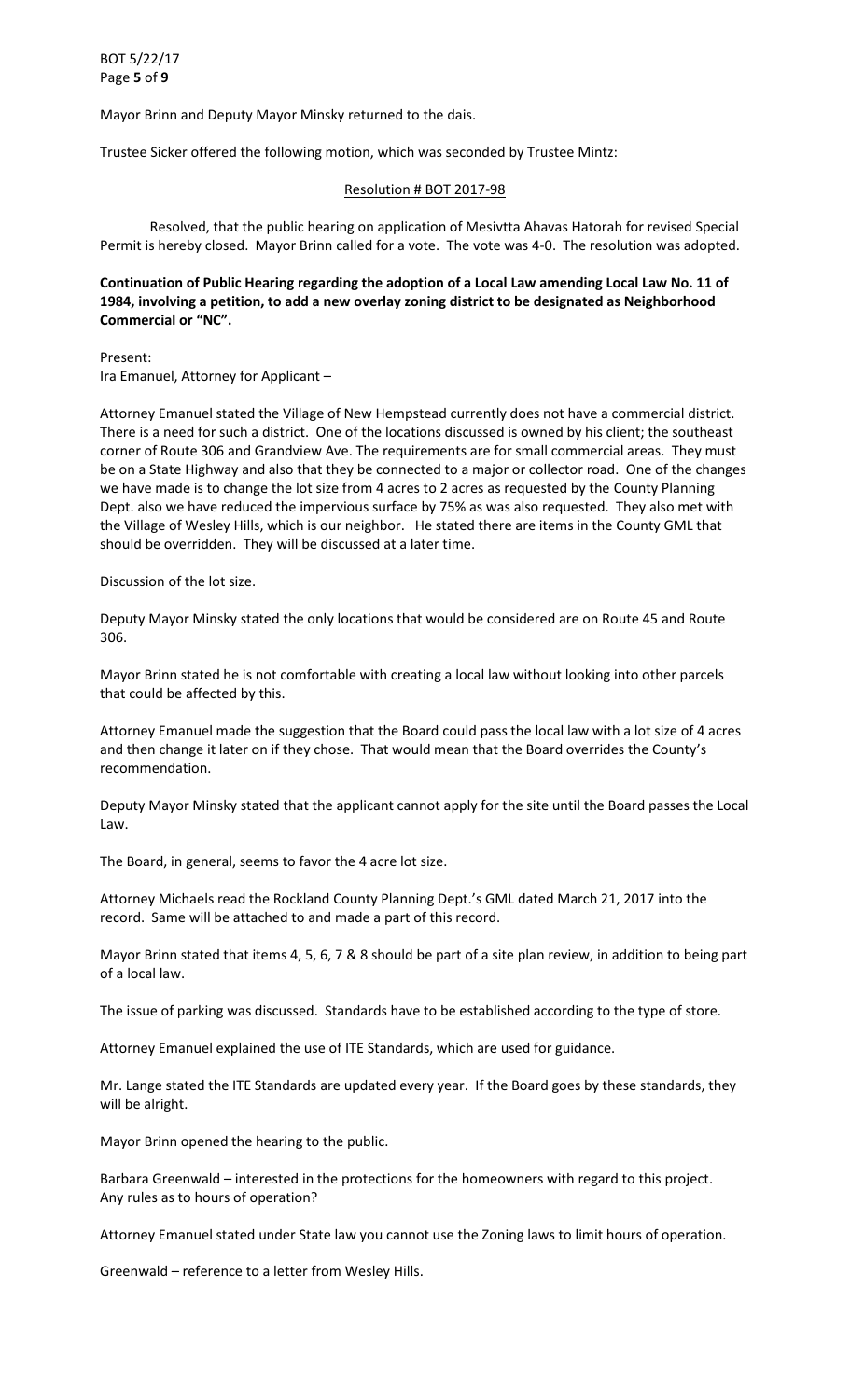BOT 5/22/17 Page **6** of **9**

Charles Frankel, 15 Woodwind – Chairman of Planning Board. Stated the Planning Board passed their recommendation for approval to the Board of Trustees back in December or January of this year.

Mayor Brinn congratulated Mr. Frankel, who completed a training program of land use leadership alliance training program on May 12<sup>th</sup>. Charles Frankel, building communities one conversion at a time.

Barbara Petlin – 14 Pleasant Ridge – thinks the Neighborhood Commercial idea is good – her only concern is traffic at the corner of Rte. 306 & Grandview.

Frank Filiciotto, Traffic Engineer, spoke regarding the traffic situation.

Solomon Fuerst – 8 Pleasant Ridge Rd – benefit to the residents is sidewalks around the property.

Frank – 20 Pleasant Ridge – other side of the road is Yeshiva of Spring Valley – 800 girls – traffic control?

Traffic Engineer – stop signs, signals, ramps, etc. pedestrian path clear.

Charles Frankel stated these comments should be addressed to the Planning Board when the time comes to determine the site plan.

Mayor Brinn stated there are two other issues to be discussed with regard to this local law; automatic requirement for sidewalks and turning lanes.

Mr. Lange stated the Board should put that in the Local Law; the requirement of sidewalks as determined by the Planning Board; the State determines turning lanes.

Petlin, 14 Pleasant Ridge – tax revenue –  $1<sup>st</sup>$  time

Sol Fuerst – 8 Pleasant Ridge Rd. This is probably the nicest entrance to the Village – benefit to the Village.

Shaw – 32 Pleasant Ridge – looking forward to it.

Mayor Brinn read the letter from Wesley Hills into the record. Dated May 17, 2017

Mr. Lange stated each Village has its own way of planning. We do not necessarily have to follow theirs. "Take the comments with a grain of salt"

Mayor Brinn asked for comments from the Board members.

Trustee Sicker stated he would like to see the cap at 6 acres; limit to 2 buildings

Deputy Mayor Minsky – First time he saw the updated Local Law was when we started the public hearing. First time he saw the letter from Wesley Hills was here today, can't see voting without looking through the changes; how they affect us. Don't think it is fair to vote today. Need a workshop to look through whether there could be a 7-11 or not. He has not had time to look at it and decide today. Recommends time to look at it. The applicant is very thorough in saying what they want. Needs time to look at it.

Attorney Emanuel stated the changes that are being looked at came out of a workshop that was held in December.

Trustee Mintz felt there was nothing new that had not been presented in the past.

Trustee Sicker did not have any more comments.

Hours of operation was also a discussion. The State does not allow zoning laws to determine hours of operation. There may have to be an additional law to regulate hours of operation.

Discussion on the next move toward making a decision on this Local Law.

Ms. Petlin stated she is so excited she does not have to go all the way to Suffern for a pharmacy.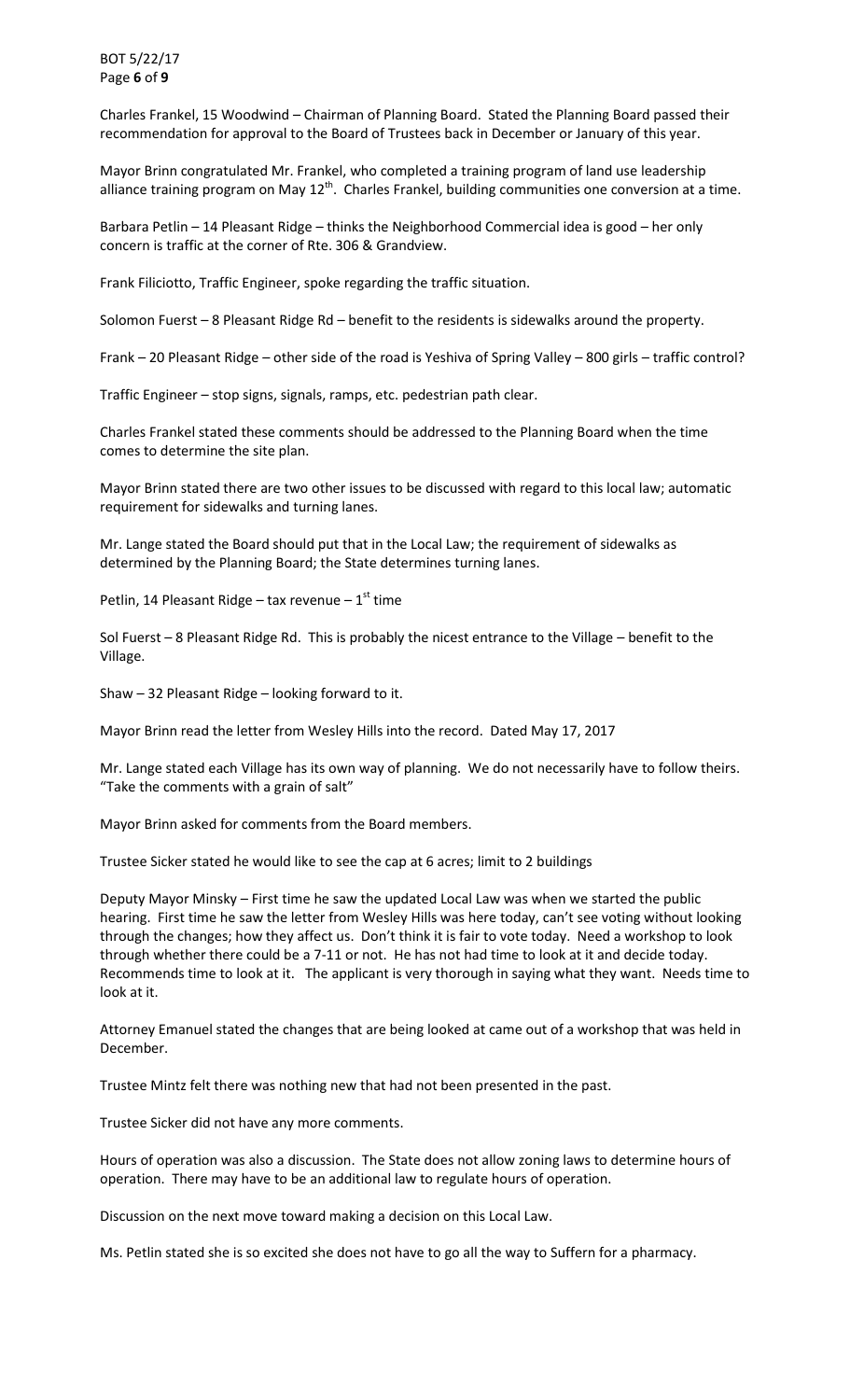BOT 5/22/17 Page **7** of **9**

Deputy Mayor Minsky stated he is not objecting to a 24 hour pharmacy. He is concerned about the fact it might be a 7-11. (traffic is different)

It was decided there will be a Special Meeting on June  $14<sup>th</sup>$  to iron out some more of the details of this Local Law.

Trustee Sicker offered the following motion, which was seconded by Trustee Minsky:

### Resolution # BOT 2017-99

 Resolved, that the Board of Trustees hereby schedules a Special Meeting to be held on June 14, 2017 at 7:00 p.m. to discuss the adoption of Local Law amending Local Law No. 11 of 1084, involving a petition to add a new overlay zoning district to be designated as Neighborhood Commercial or "NC". The public hearing will remain open and continue from this meeting tonight. Mayor Brinn called for a vote. The vote was 4-0. The resolution was adopted.

**Continuation of Public Hearing Bais Malka – Revised Special Permit to permit pre-fabricated classroom buildings.** 

 Present: Churgin-Savad, Attorney Rabbi Grossman

11,000 sq. ft. bldg. – full basement – been to TAC, Planning Board, we've done some landscaping –

Mayor Brinn stated the Planning Board granted a negative declaration on the building, however the site plan was not granted yet. If the Board of Trustees grants a Special Permit, it will be subject to site plan approval.

Charles Frankel, Chairman of the Planning Board – P.B. has declared a negative declaration on both the building and the swimming pool. Next meeting is June 13<sup>th</sup> re: technical issues that need to be worked out.

Mayor Brinn confirmed there will be no different hours for the new building; just adding to the existing school.

Attorney for Applicant stated the school is allowing for some younger children; ages  $3 - 6$ .

Chairman Frankel stated the applicant agreed to all the items in the GML.

Schmerhold– 20 Ridge Rd, New Hempstead – other schools are "dead center" why is the prefabricated building being built closer to the boundary? They don't take into account the nature of the neighborhood; noise that a pool can have. Plans made for the convenience of the school rather than the neighborhood.

John Lange stated there has been research on the noise – barrier wall around pool will reduce noise level. Mr. Lange is satisfied with the noise level with the wall.

Resident – 20 Ridge Rd. not happy with the nature of the school program.

Attorney Churgin stated there are several schools in this area that have a pool. Pool is part of physical education program.

Deputy Mayor Minsky stated pool is only utilized in summer – during that summer time period most people feel the school is not in use – if used in the summer, it is often rented out to a camp.

Attorney Churgin stated that according to our building code, they are allowed to have a pool.

Deputy Mayor Minsky stated the school does not run a camp. They run a 12 month program. Part of that program is getting a pool, which can only be utilized in the summer.

Mayor Brinn stated the public could not care less if the pool was inside.

20 Ridge Rd. is still not happy with the location of the pool.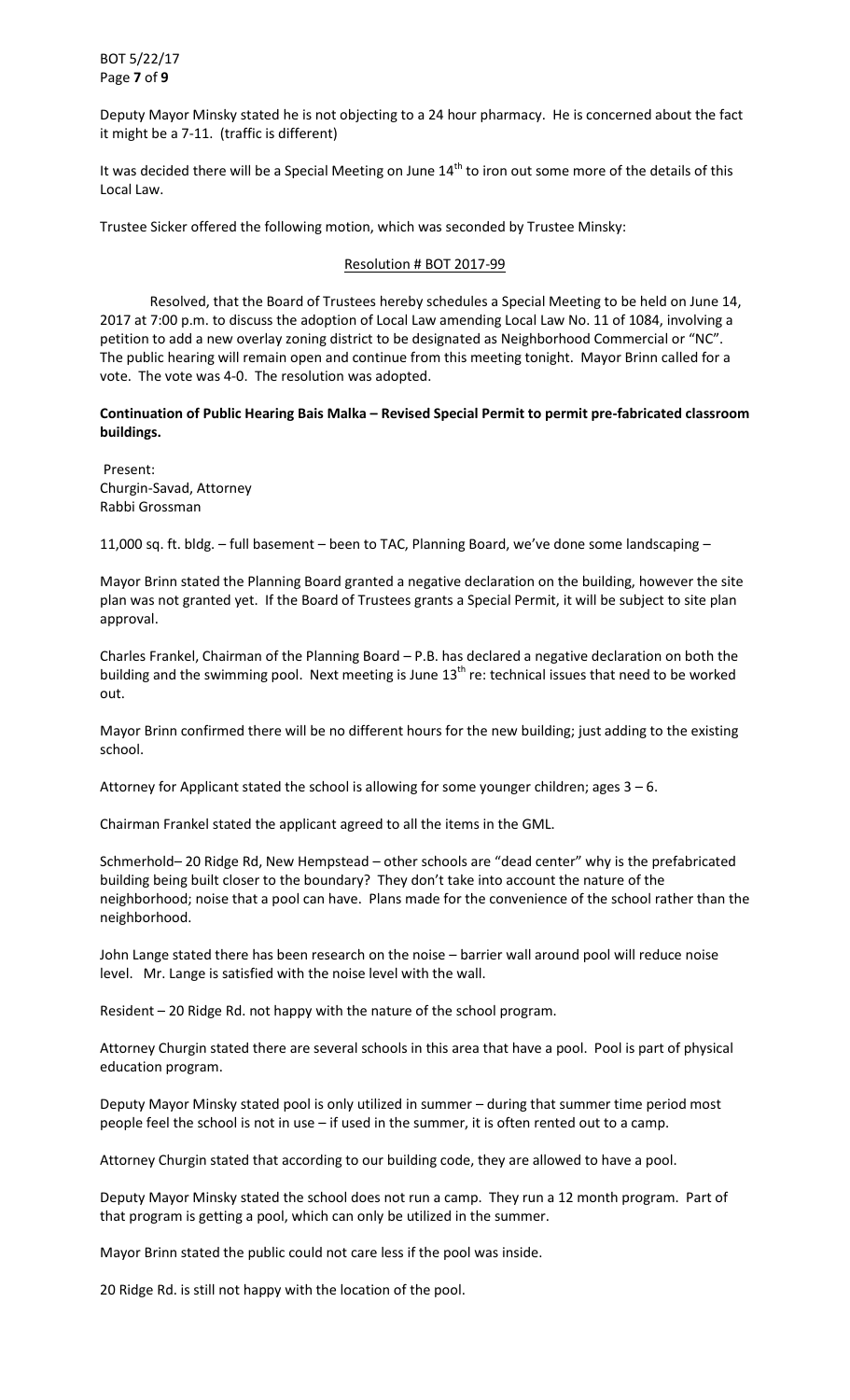Mayor Brinn stated that is a Planning Board issue.

20 Ridge Rd. – "established it is an accessory for girls

Attorney Churgin stated there is an associated boys school, HASC., They will also be using the pool. There is an arrangement that a bus will not be on the premises after 6:00 p.m. There is a maximum amount of people that can be in that pool at a time; 100 – 105, to be determined by the Dept. of Health.

Mayor Brinn confirmed the hours of operation to be Monday – Thursday from 8:15 a.m. to 5:30 p.m. Friday 9:00 a.m. – 2:00 p.m. Sunday – 9:00 a.m. – 3:30 p.m.

20 Pleasant Ridge – "any use by any kid not in school"

Greenheim, 18 Pleasant Ridge Rd. – Buses gone by 6:00 o'clock?

Attorney Churgin stated he doesn't want to say it is not ever to be used by adults after buses leave. The primary use is for the children attending the school. Buses will be out by 6:00 p.m. Occasionally there will be adults there.

Deputy Mayor Minsky stated he feels everyone assumes that nothing goes on after the hours of operation. He feels the residents ought to know a firm operation time.

Petlin, 14 Pleasant Ridge Rd. – any exit to outside from basement?

John Lange – no classrooms in basement – storage only.

Mayor Brinn asked the applicant if they would agree to between the hours of 6:00 p.m. – sundown only people between age 25 and up are allowed in the pool? (suggestion)

Trustee Reich arrived at the meeting. (12:01)

Discussion of use of the pool after 6:00 p.m.

Mayor Brinn read the recommendations from the Planning Board into the record.

- 1. The student and staff use of the pool shall be limited to the occupants or affiliation with the school.
- 2. The hours of operation of the pool use shall be no greater than Monday through Friday at 5:30, which would allow for loading between 5:30 and 6:00 p.m., and on Sunday at 1:30 p.m. which will allow for loading of the buses and getting the children out of the pool between 1:30 – 2:00 p.m. except for maintenance and clean up.
- 3. Buses for pool use must be off premises Monday Friday 6p.m. and Sunday by 2 p.m.
- 4. Based on the intent stated by the applicant, they shall not be able to rent out the pool for use by others than those affiliated with the school.
- 5. The applicant shall adhere to all current regulations of the Health Department and any future revision to those regulations. County and State if applicable.
- 6. Concerning signage at the pool, the P.B. waves its sign regulations to those deemed applicable and necessary by the Health Department because they may have signs under certain regulations and we don't think it is necessary for the applicant to have to return to the PB. If it is deemed by the Health Dept.
- 7. This cannot be used for a camp.
- 8. If the property or leasing agreement between the two that are currently there changes in any way, the Special Permit gets revoked and any further use by any other party requires the Special Permit by the BOT.
- 9. Any future building will require the applicant to come back to the P.B. and the BOT for Special Permit.
- 10. They will hire an outside agency to physically operate the pool.

Discussion regarding hours of operation of the pool –

Hours of use Monday – Thursday  $8:15 - 6:00$ . Buses must me of site by  $6:00$  – agreed Friday  $9:00 - 2:00$  p.m. Buses off site by 2:00 p.m.  $-$  agreed Sunday 9:00 – 2:00 p.m. – Buses off site by 2:00 p.m. – agreed After hours – Monday – Thursday and Sunday – Ages – no school or organized group